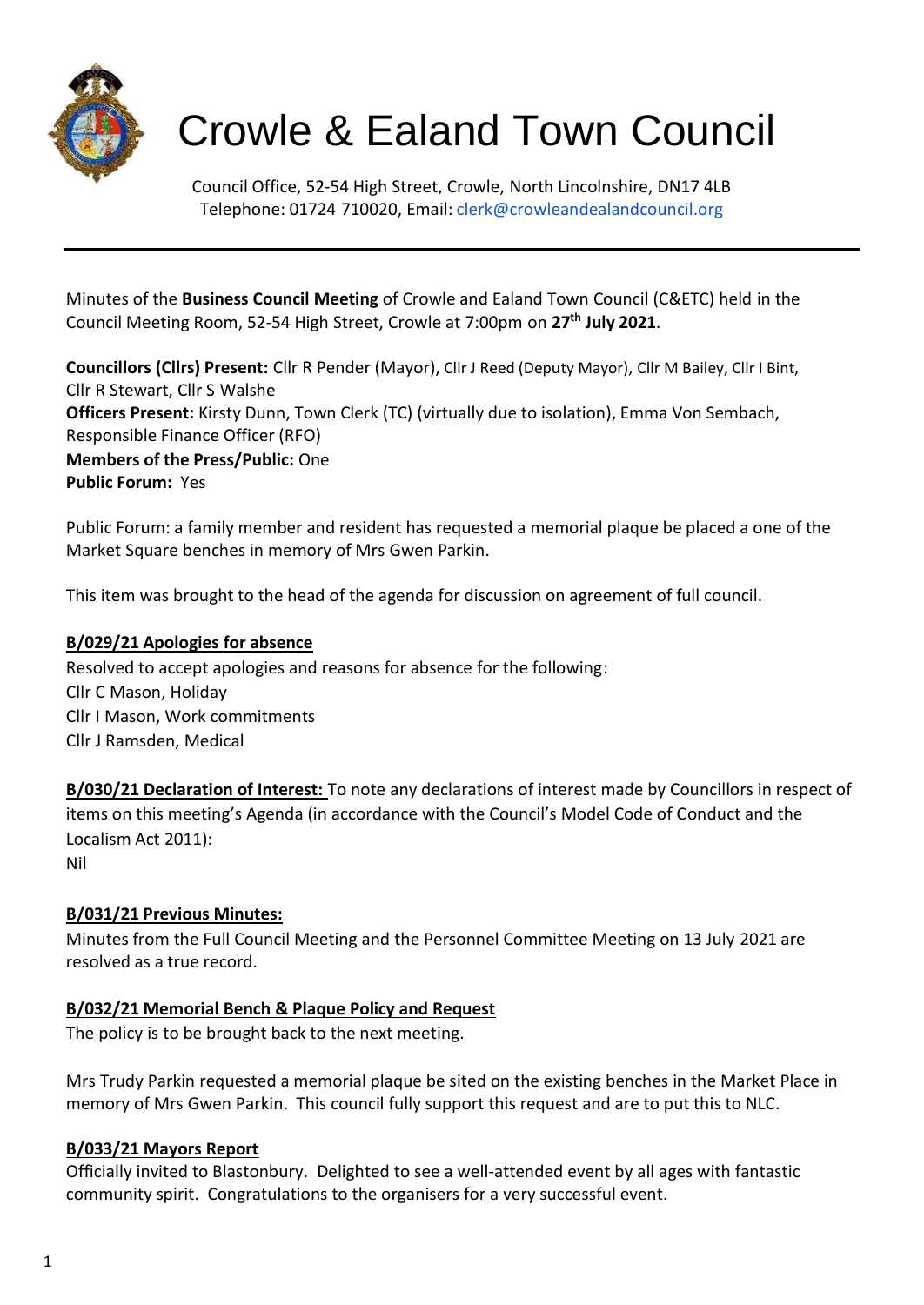### **B/034/21 Clerks Report**

Nil

# **B/035/21 Ward Report**

Further to meetings with Severn Trent, NLC highways and the Isle of Axholme Internal Drainage Board we are pleased to advise a successful outcome for Crowle and Ealand in regards to flooding and drainage issues.

Highways have commenced preparatory works for reconstruction of Godnow Road including the installation of an increased size Sewer at £1.6m and this work will start in earnest in January 2022 and take 1 year to complete. A secure compound for residents parking is being prepared at the old Kitchen's site at Godnow Road and a public noticeboard will be installed for information and advice.

Severn Trent have commenced a £2.5m investment in extending the existing sewerage station on Marsh Lane in preparedness for the new scheme

They have also confirmed funding for the upgrade to the network including rising mains and 2 pump stations at Ealand and Windsor Crescent and are detailing the specification and will commence work in June 23 to complete the following January.

The Isle of Axholme IDB have put in a bid with the Environment Agency to improve Wrays Land drain which will support land drains for the south of Crowle and await a decision in Autumn.

All of these schemes will cause a significant level of disruption to residents but are hard fought and longawaited necessary improvements to the water management systems for both Crowle and Ealand.

Summer holiday activities are advertised on the NLC website and include healthy lunch with the activities booked, additionally Covid food vouchers have been issued by post to eligible families.

The Leisure centre is open for free swimming for children between 10am and 11am Mondays, Tuesdays, Thursdays and Fridays.

# **B/036/21 Feedback from External Meetings**

Nil

# **B/037/21 Action Plan Update**

Item 7 – Solar option speed signs resolved.

#### **B/038/21 Finance – Reports & Updates**

The following items were received and resolved:

- a. Accounts for payments.
- b. SSE Windfarm grant for Kirsty Dunn for the sum of £80.00 for wreath upcycling project materials.

#### **B/039/21 Cemetery Map Tender**

With only one tender received, the following tender for the Cemetery Mapping was received and resolved:

Shire Surveys at a cost of £1375 + VAT.

#### **B/040/21 Office Building Cleaning Contract**

It was discussed that Margaret, the official NLC cleaner be offered the position by Regen with a 50% cost payable by each party for 2-3 hrs per week. TC to liaise with Regen manager.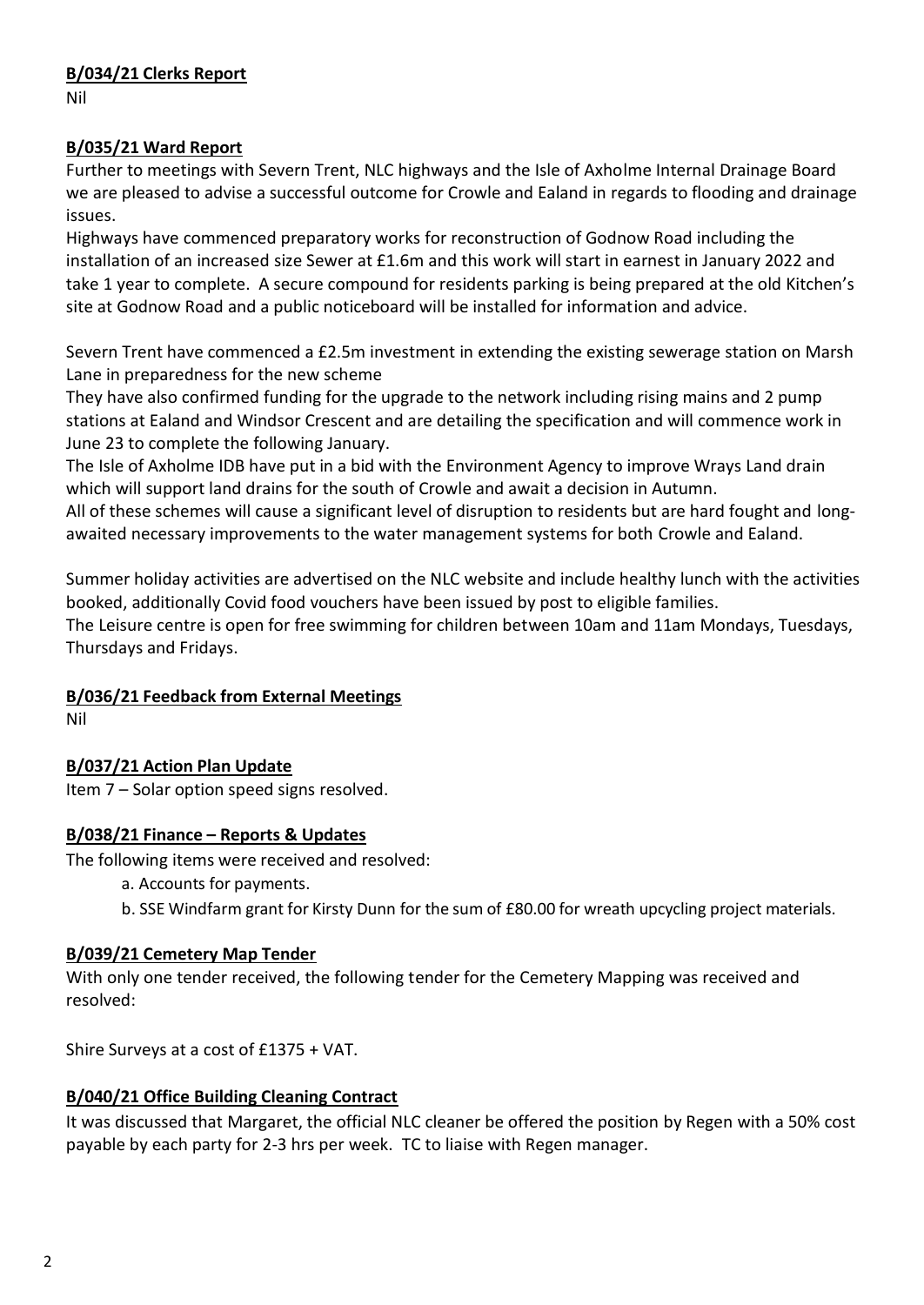# **B/041/21 Crowle Chapels Use**

Options for building use:

Left chapel to be used as a store and workshop. Right chapel to be used as a chapel of rest/service room and contain the historic maps/information on the walls for residents to be able to visit. Any additional usage will be reviewed in 12 months.

Upon completed works, this item will be brought back for definitive confirmation of usage.

## **B/042/21 Market Trollies**

Resolved to store the market trollies at the chapels as soon as able. TFC to contact J Bower regarding interim storage.

## **B/043/21 Planning Applications**

| PA/2021/902  | Planning permission to erect replacement dwelling, re-submission of PA/2019/930,        |
|--------------|-----------------------------------------------------------------------------------------|
|              | Tetley House, Tetley, Crowle, DN17 4HY                                                  |
|              | http://www.planning.northlincs.gov.uk/plan?ref=PA/2021/902                              |
|              | Previous objections reaffirmed.                                                         |
| PA/2019/904  | Outline planning permission to erect five detached dwellings, including the demolition  |
|              | of 7 Mill Road and associated works, with appearance, landscaping and scale reserved    |
|              | for subsequent consideration, land to the rear of 7 Mill Road, Crowle, DN17 4LW         |
|              | http://www.planning.northlincs.gov.uk/plan?ref=PA/2019/904                              |
|              | To be considered by the Planning Committee at its meeting on 28/07/2021 at Church       |
|              | Square House, High Street, Scunthorpe, DN15 6NL starting at 2pm.                        |
| PA/2021/871  | Outline planning permission to erect a detached dwelling and garage with all matters    |
|              | reserved for subsequent consideration, 43 Eastoft Road, Crowle, DN17 4LR                |
|              | http://www.planning.northlincs.gov.uk/plan?ref=PA/2021/871                              |
|              | Ensuring the implementation of adequate sewage and drainage this council has no         |
|              | further observations on this application.                                               |
| PA/2021/1197 | Planning application to remove conditions 3 and 12 of PA/2009/1081 to allow for the     |
|              | unrestricted occupancy of two cottages, Holiday Cottages, Don Farm, Common Middle       |
|              | Road, Crowle, DN17 4EZ                                                                  |
|              | http://www.planning.northlincs.gov.uk/plan?ref=PA/2021/1197                             |
|              | Object on the ground that this application deviates from the intentions of the original |
|              | use.                                                                                    |
| PA/2021/632  | Planning permission to erect a new UPVC porch to the front of the property at 34        |
|              | Johnsons Lane, Crowle, DN17 4EW                                                         |
|              | http://www.planning.northlincs.gov.uk/plan?ref=PA/2021/632                              |
|              | <b>Application GRANTED</b>                                                              |
| PA/2021/392  | Application to erect a new garage/outbuilding (including demolition of existing garage) |
|              | at 14 Chapel Street, Crowle, DN17 4NJ                                                   |
|              | http://www.planning.northlincs.gov.uk/plan?ref=PA/2021/392                              |
|              | <b>Application GRANTED</b>                                                              |
| PA/2021/653  | Planning permission to erect a two-storey side extension to provide additional          |
|              | accommodation at Spenro, Bonnyhale Road, Ealand, DN17 4JQ                               |
|              | http://www.planning.northlincs.gov.uk/plan?ref=PA/2021/653                              |
|              | <b>Application GRANTED</b>                                                              |
| PA/2021/757  | Application to remove condition 3 relating to PA/2010/0176 namely change of garden      |
|              | to an overflow carpark at The Masonic Lodge, Park View, Crowle, DN17 4HZ                |
|              | http://www.planning.northlincs.gov.uk/plan?ref=PA/2021/757                              |
|              | <b>Application GRANTED</b>                                                              |